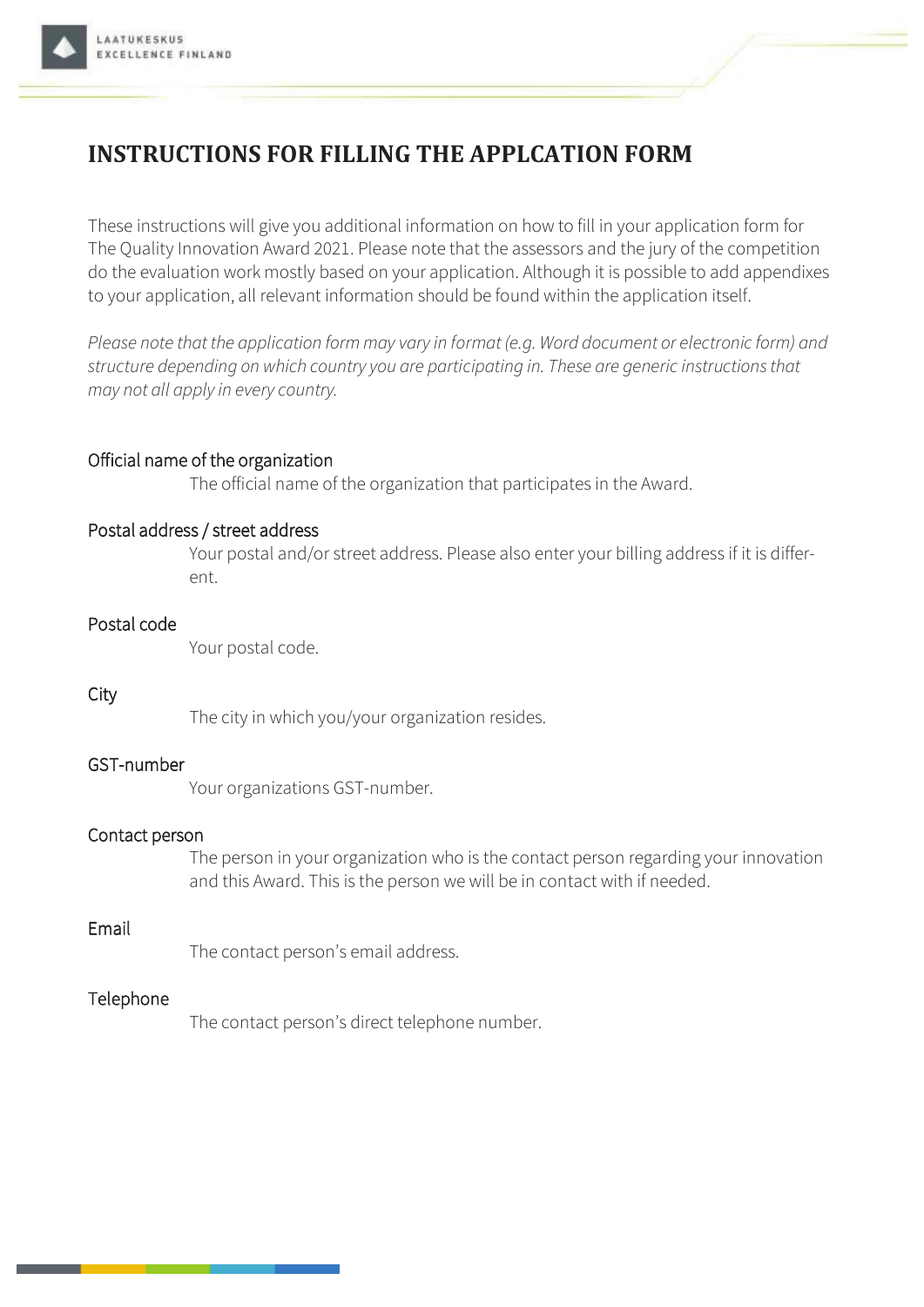

## Competition category

The category in which the innovation participates. (This may also act as the basis for competition fees, if they are applicable in your country).

| Priority       | Category                                              | Description                                                                                 |
|----------------|-------------------------------------------------------|---------------------------------------------------------------------------------------------|
|                | Potential innovations                                 | For all innovations that are "still on paper" and<br>have not been tested in the market yet |
| $\overline{2}$ | Circular economy and carbon<br>neutrality innovations | For innovations that have a clear environmental fo-<br><b>CUS</b>                           |
| 3              | Health care sector innovations                        | For innovations in the health care sector                                                   |
| $\overline{4}$ | Education sector innovations                          | For innovations in the education sector                                                     |
| 5              | Public sector innovations                             | For innovations in the public / municipal sector                                            |
| 6              | Business innovations (Micro &<br>startup)             | For companies with turnover less than 2 million<br>EUR and less than 10 employees           |
|                | Business innovations (Small and<br>Medium)            | For companies with turnover less than 50 million<br>EUR and less than 250 employees         |
| 8              | Business innovations (Large)                          | For companies with turnover more than 50 million<br>EUR and/or more than 250 employees      |

You may only choose one category. If your innovation could participate in multiple different categories, choose the one with the lowest priority number. For example, if your innovation is a public sector education innovation produced by an SME, you should choose Education sector innovations as the category (since it has the lower priority number of the three possible choices).

## Has the innovation taken part into Quality Innovation Award in the past?

If yes, which year and what are the main improvements made after that?

## Total number of employees

Total number of employees in the organization.

#### Name of the innovation

Please enter the name of your innovation. Be as brief as possible. Note that description should be max. 100 characters.

## The description of the innovation in one sentence

Give a short description of what your innovation is all about. Think of it as the elevator pitch, you only have one sentence to use to tell others about your innovation. The answer should be a reply to the question: what is the innovation? Note that description should be max 200 characters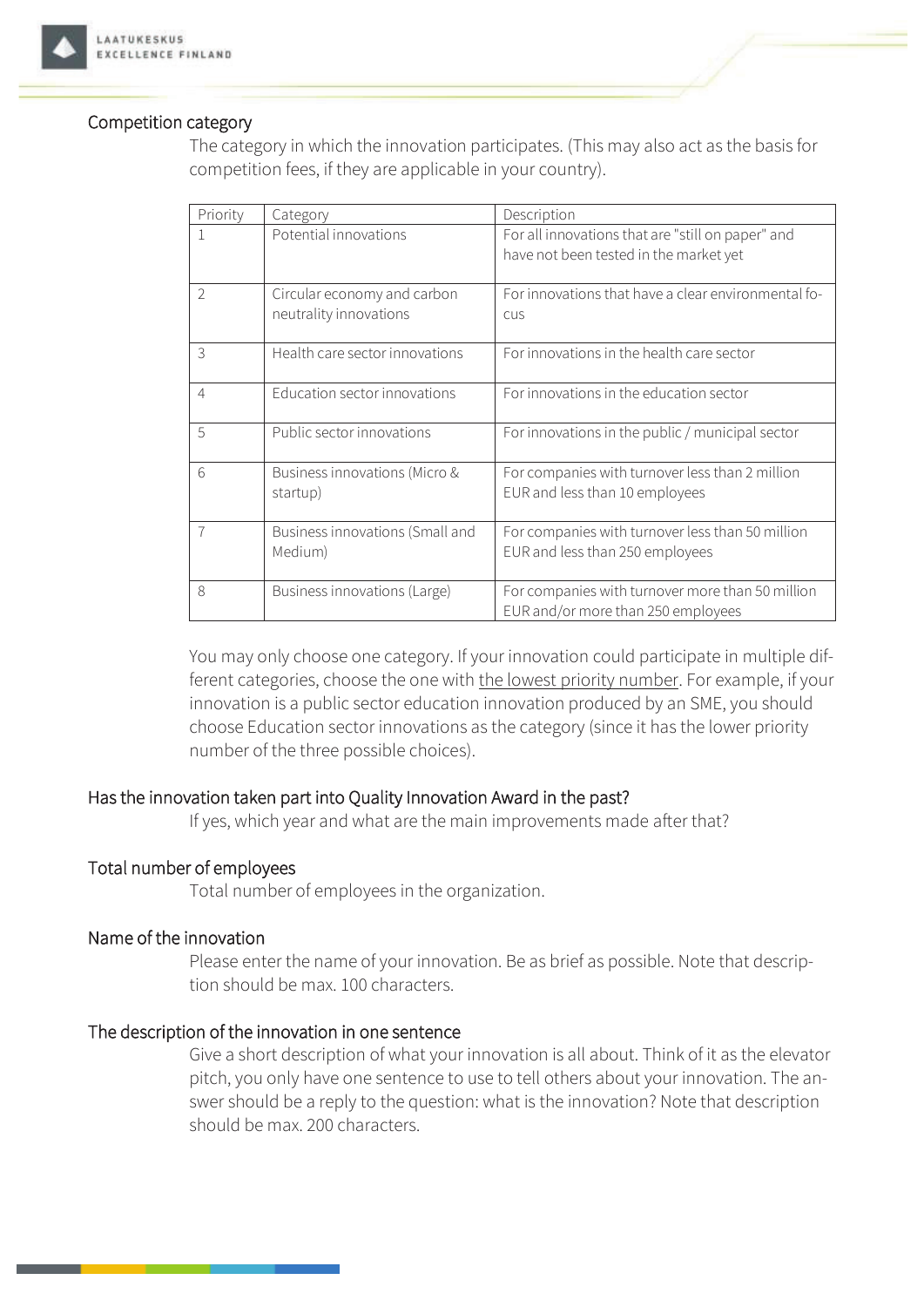

## Description of the innovation

Give a description of the story of the innovation. Why was the innovation developed? What actions have been taken to develop the innovation? What results have been achieved or will be achieved with the innovation? This description should be easy to understand, even if the person reading is not an expert in the field of the innovation. (Max. 2000 characters.)

#### Self-assessment of the innovation's novel features.

How does the innovation fulfil needs in a new or significantly revised way? Is the innovation timely?

Enter your self-assessment of the innovation's novel features here. Present results and arguments that will convince the assessors and the jury that your innovation is something truly new and innovative. Describe how your innovation differs from similar approaches already on the market.

If participating in a one of the responsible innovations category also explain how the innovation meets the needs of the society or the environment in an entirely new way or provides a substantial improvement of an existing practices.

(Max. 1000 characters.)

#### Self-assessment of usability.

How is the innovation applied in practice? Is it done systematically and according to a plan within the organization? Is the innovation usable?

Enter your self-assessment of the usability of your innovation. How can the innovation be really applied to use? Can the benefits promised by the innovations be realized? Present results and arguments of how the innovation has been or could be applied in practice.

If participating in a one of the responsible innovations category also explain what the innovation orientation towards society or the environment is. How does the innovation address the current and future needs of society or the environment? To what extent does it meet these needs, and does it aim to exceed them? If so, how?

(Max. 1000 characters.)

#### Self-assessment of learning.

Is the innovation based on perception? How is knowledge utilized in new ways? Is the innovation born out of or supported by systematic development?

Describe the study/development process that has led to the birth of your innovation. How was knowledge and knowhow utilized along the way? How the idea for the